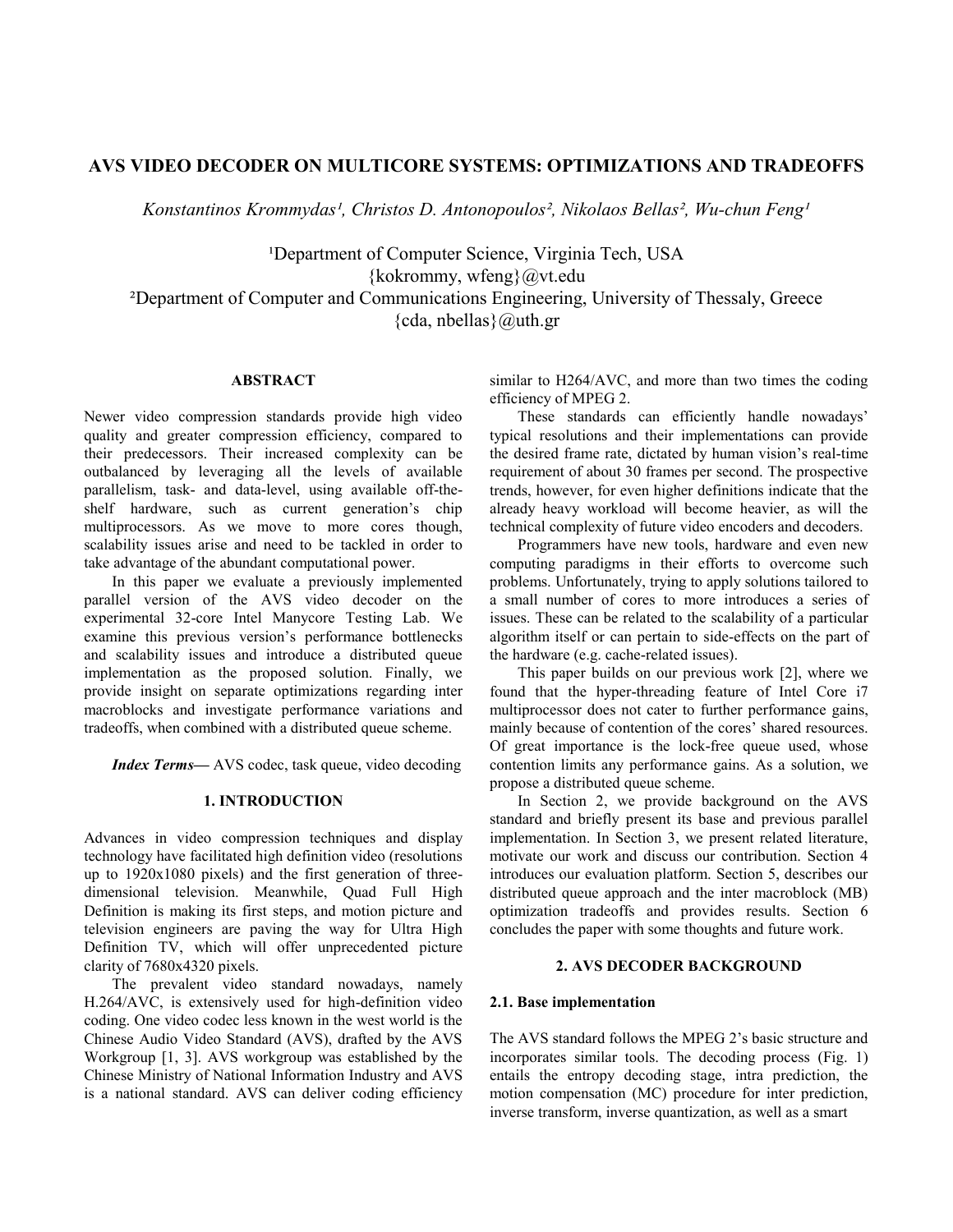

**Fig. 1.** AVS decoder block diagram

deblocking filter. It sacrifices some of the video quality and coding efficiency in favor of reducing the extra complexity that comes with smaller block sizes [3]. In AVS, intra predictions can be derived from the neighboring pixels in the top left, top, top right and left MBs. A similar dependency set exists for the deblocking filter. For more details on the AVS standard, the reader can refer to [2, 3].

### **2.2. Parallel implementation**

The AVS reference decoder performs decoding in a raster scan order, where MBs are processed from top to bottom and from left to the right. Any parallelization effort has to take into account the dependencies related to intra prediction and deblocking. Inter encoded MBs, namely these that do not depend on MBs of the same video frame, can start decoding as soon as the reference MBs (in previously decoded frames) have been decoded. The latter is ensured by the way frames are decoded (out of order decoding- in the IPBB form). Experiments show that even in high-bitrate encoded videos, inter MBs are abundant and provide an excellent source of available parallelism [2].

Available work, i.e. MBs that can start the decoding (MC) process, is dynamically put into a single shared queue. The worker thread pool takes work from that queue, and when possible bypasses the queue using a tail submit scheme [4] (dependence-driven self-scheduling scheme - Fig. 2). The latter optimization is beneficial for performance in AVS, as it is in H.264. When a thread finds an available task in the queue, it takes and executes it, and updates the dependency numbers of the neighboring MBs. The first one whose dependencies it zeroes, it takes for decoding without putting it in the queue. The others (if any such exist) it puts in the queue for another thread to take.

In [2] we chose not to assign a single thread exclusively for bitstream parsing (BP) and variable length decoding (VLD). In an effort to present a pragmatic, practical approach we did not just decouple BP and VLD from the rest of the decoding and measure pure decoding time. Instead, the first thread to enter the BP/VLD critical section, proceeds with BP/VLD, and starts putting eligible MBs in the queue. This way, the other threads, which would otherwise be blocked, do actual work, which is abundant, especially for inter-decoded frames. Readers interested in the full set of optimizations (sequential code optimizations, vectorization) can refer to our original paper [2].

### **3. RELATED WORK**

Most research has focused on H.264. Since AVS and H.264 are based on the same basic principles, much of the work and conclusions for H.264 are applicable to the AVS (and vice versa). First, we list some of the literature regarding H.264 which relates/applies to our work and then we examine research on the AVS standard, in particular.

Earlier works of Van der Tol et al. [5], and Chen et al. [6] have investigated different levels of parallelization for H.264, albeit with limiting assumptions (i.e. static MB-level scheduling, limited frame-level parallelism). In [7], Mesa et al. extend the above works about parallel scalability of the H.264 decoder. They find that task-level parallelism does not scale well, in contrast to data-level parallelism methods. Distribution of the computation at the MB level proves to be the best solution in terms of scalability and load balancing. In [4], they present findings on a cache-coherent NUMA multiprocessor and comment on the limitations of the single shared queue. They conclude that a work stealing technique or a tail submit method could shift these limitations.

Concerning AVS, not much has been done in terms of optimization for multi-core systems. Instead, there has been enough research on VLSI design of specific kernels, such as Motion Compensation (MC) [8], and Inverse Quantization kernel [9]. Optimization efforts have also been made for the heterogeneous Tensilica SIMD processor, as well as embedded System on Chip designs [10]. However, with multi-core processors and very high definition videos becoming the norm, a detailed study of scalable techniques of the AVS standard to such multiprocessors is necessary.

To the best of our knowledge, the only all-around optimization strategy for the AVS decoder on a commodity multiprocessor system is [2]. Our paper tries to contribute to the limited literature for AVS, extending the aforementioned work by investigating the applicability of already known techniques (from H.264 literature) and by trying to apply new ones. We extend the work of [4] by implementing a distributed task-queue and measuring its performance and compare its performance to the second proposed method in [7] (tail submit). Finally, we investigate some new optimizations regarding inter macroblocks and their applicability to multi-cores with different number of cores.

### **4. EVALUATION PLATFORM**

For our experiments, we used the Intel® Manycore Testing Lab (MTL) [13]. MTL consists of four socket Intel Xeon X7560 processors, totaling 32 cores, each running at 2.26GHz. Each of the four multiprocessors features a large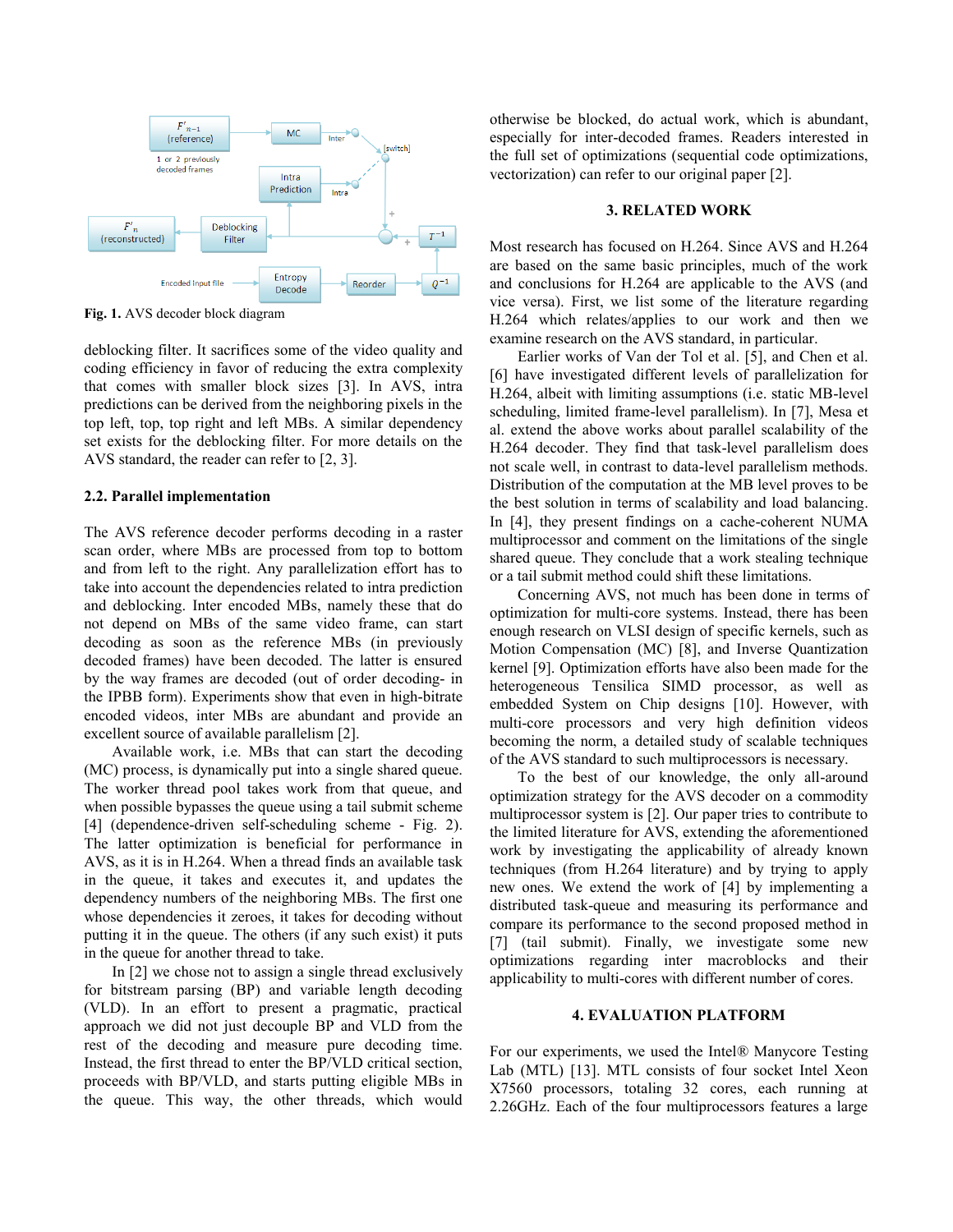24MB last-level cache. Total system memory amounts to 64GB. Intel MTL has the Intel® Compiler, Vtune profiler and other useful tools for code inspection and optimization.

The executables were all compiled with the 11.1 version of the Intel®  $C/C++$  Compiler, with the same set of optimization options (for fairness). The Linux kernel version running on our test machine was 2.6.18.

Throughout the paper, results refer to the "Rush hour" [14] encoded video file, which is indicative of the average case for AVS (according to [2]), at FullHD (1920x1080 pixels), at 20Mbps. It contains a typical amount of inter encoded MBs (in P/B frames) in order to showcase some of the optimization techniques. The benchmark video follows the encoding pattern of  $\{I(BBP)_{5}\}_n$  and YUV 4:2:0 format.

### **5. OPTIMIZATIONS**

### **5.1. Distributed queues**

Mesa et al. [7] conclude that a single task queue scheme is one contention point that prevents video decoders (H.264 and AVS respectively) from scaling well at large numbers of cores. The more threads probing the queue, the more the work distribution gets serialized. In this paper, we propose a distributed scheme of multiple task queues, along with a work stealing technique.

In particular we extend the single lock-free queue of [2], by assigning a separate queue to each worker thread. The thread that performs VLD is responsible for assigning the inter MBs (i.e. zero intra dependencies) to each of these queues in a round-robin fashion. In inter frames, where most of the MBs are inter-decoded, this leads to good load balancing. Although decoding time per MB may vary, the work stealing technique takes care of maintaining a good balance. Worker threads that have work available in their queues continue with actual decoding. When they have no work, they resort to work stealing, by referring to the other queues in a linear fashion. The update dependencies function employs the tail submission technique (queue bypassing) for the first dependency-free MB, and puts the rest of the MBs it finds with zero dependencies in the respective queue. We chose this simple scheme for the update\_dependencies function, since the load imbalance it may introduce is negligible, compared to data locality gains.



**Fig. 2.** Parallelization technique schematic.

Since we still use a single dependency table (Fig.2) and other shared data structures (such as queue head pointers), we have to be extra careful of the false sharing effect [11]. Neighboring data in the same cache line may get invalidated without reason, leading to high off-chip memory transfers. This effect is even worse in architectures with larger cache lines. Appropriate techniques, such as padding and proper alignment along cache lines were applied to minimize such negative effects.

#### **5.2. Inter MB decoding optimizations**

In [2] we made use of a feature of inter MBs. That is, identify the type of the MB during the VLD phase, and enqueue it if it is of inter type (P or B). This (we call it *P/B optimization*) would intuitively allow for the worker threads to immediately start decoding such enqueued MBs. However, for typical encoding bitrates and videos without special characteristics (e.g. explosions, irregular patterns, sudden movement), inter frames (P/B) consist mainly of inter MBs. This effectively leads to most MBs being enqueued during the VLD phase, and thus limiting the utilization of the tail submit feature. This, in turn, leads to higher contention if a single queue is used and, accordingly, performance deterioration.

On the other hand, when we want to make use of the distributed queues scheme, this optimization makes sense, in that it fills all the queues "on-the-fly" (during VLD), and the limited use of tail-submit is counterbalanced by the large number of threads working concurrently on their private queues. While for a small number of threads, the tail submit technique (without the P/B optimization) is more efficient, the new scheme (*distributed queues*) overtakes it as more threads are added, and is suspected to scale well for more than the 32 cores available in our experimental platform.

A different approach, in respect to the single queue approach, would be not to enqueue inter MBs on the fly, but zero the number of their dependencies in the dependence table (we name this technique *P/B zero*). Unfortunately, this is practically equal to using the first P/B optimization. The only difference is that tail-submit is used for one in four MBs (on average), whereas in the original P/B optimization, tail submit was utilized even less (talking of inter frames). A combination of the above technique with the distributed queues scheme might be a good compromise for a medium number of cores, but we would need a more efficient technique for the update\_dependencies procedure.

#### **5.3. Results**

We present results for the above optimization combinations in Table 1, in frames per second (VLD is subtracted from the measurement- we focus on "pure" MB decoding). Due to space restrictions, we showcase only the 8, 16, 32 core runs.